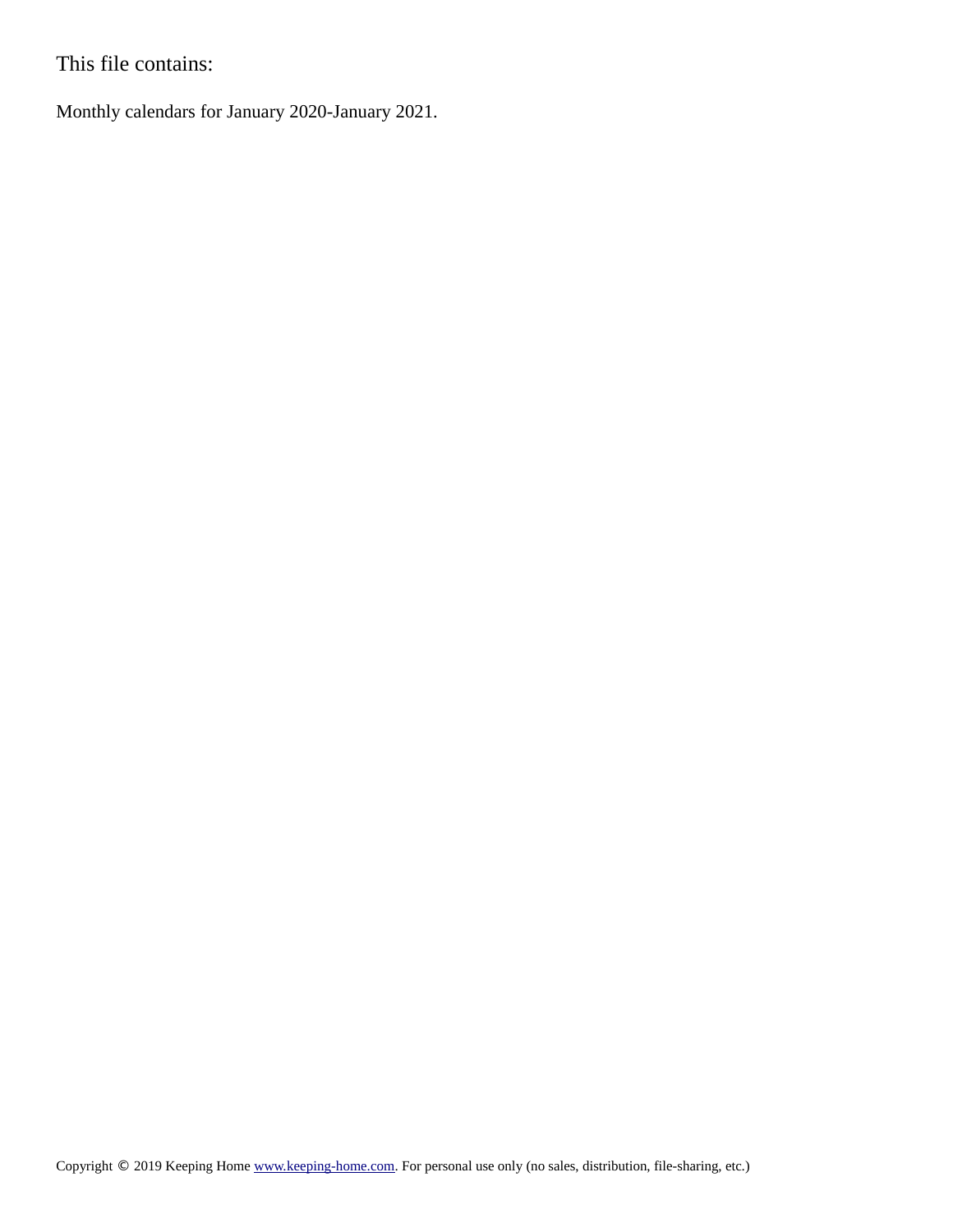| January (2020)         |                        |                        |                        |                        |                     |                        |  |  |
|------------------------|------------------------|------------------------|------------------------|------------------------|---------------------|------------------------|--|--|
| Sunday                 | Monday                 | Tuesday                | Wednesday              | Thursday               | Friday              | Saturday               |  |  |
| $\sim$ Notes<br>$\sim$ | $\sim$ Notes<br>$\sim$ | $\sim$ Notes<br>$\sim$ | $\mathbf{1}$           | $\overline{2}$         | $\mathbf{3}$        | $\overline{4}$         |  |  |
| 5                      | $\,6\,$                | $\overline{7}$         | $\, 8$                 | $\boldsymbol{9}$       | $10\,$              | $11\,$                 |  |  |
| $12\,$                 | 13                     | 14                     | 15                     | 16                     | 17                  | $18\,$                 |  |  |
| 19                     | 20                     | 21                     | 22                     | 23                     | 24                  | 25                     |  |  |
| 26                     | $27\,$                 | $28\,$                 | 29                     | $30\,$                 | 31                  | $\sim$ Notes $\sim$    |  |  |
| $\sim$ Notes<br>$\sim$ | $\sim$ Notes<br>$\sim$ | $\sim$ Notes<br>$\sim$ | $\sim$ Notes<br>$\sim$ | $\sim$ Notes<br>$\sim$ | $\sim$ Notes $\sim$ | $\sim$ Notes<br>$\sim$ |  |  |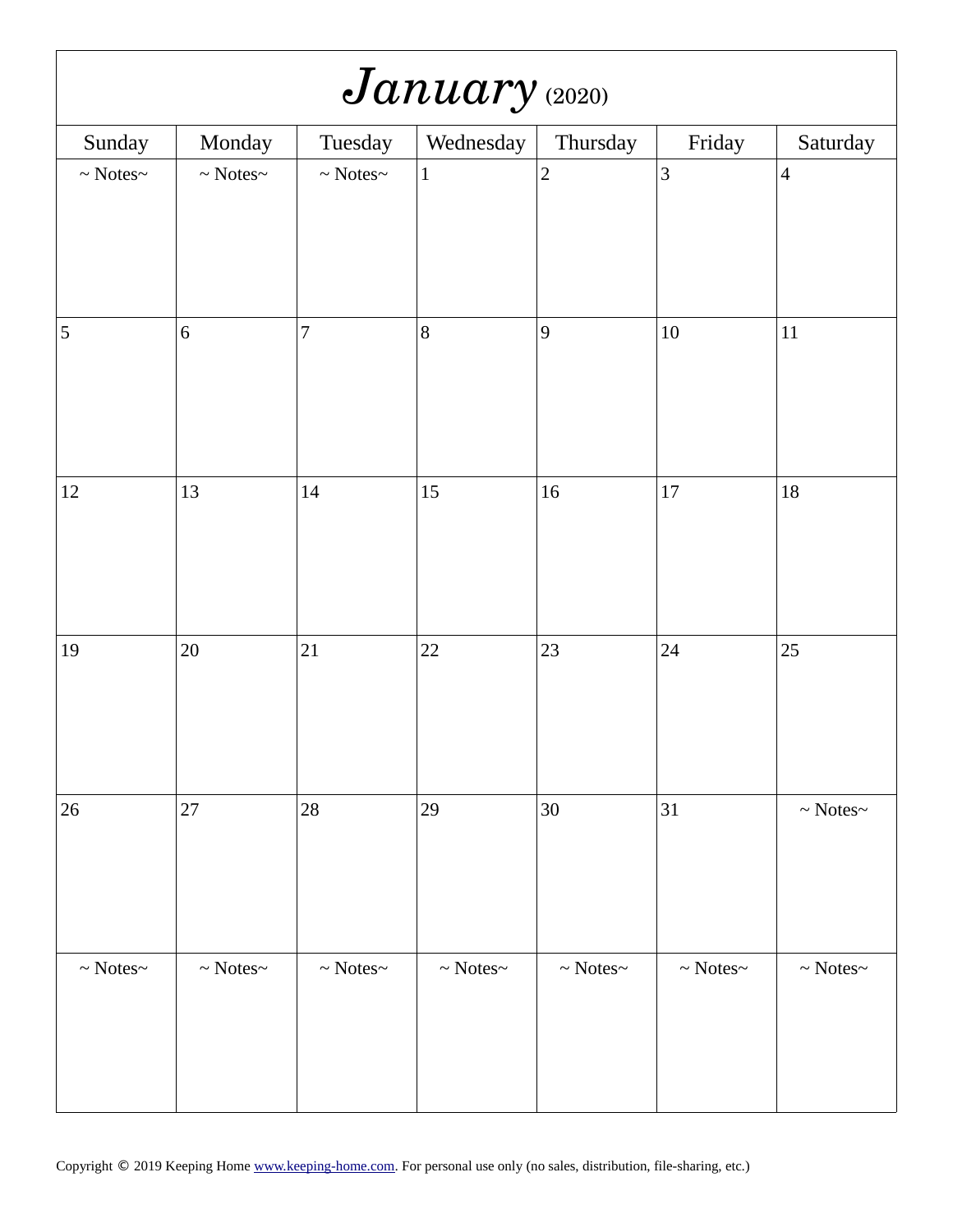| February (2020)        |                                      |                        |                        |                        |                        |                     |  |  |
|------------------------|--------------------------------------|------------------------|------------------------|------------------------|------------------------|---------------------|--|--|
| Sunday                 | Monday                               | Tuesday                | Wednesday              | Thursday               | Friday                 | Saturday            |  |  |
| $\sim$ Notes<br>$\sim$ | $\sim$ $\sim$ Notes<br>$\sim$ $\sim$ | $\sim$ Notes<br>$\sim$ | $\sim$ Notes $\sim$    | $\sim$ Notes<br>$\sim$ | $\sim$ Notes $\sim$    | $\mathbf 1$         |  |  |
| $\mathbf 2$            | 3                                    | $\overline{4}$         | 5                      | $\,6\,$                | $\boldsymbol{7}$       | $\, 8$              |  |  |
| $9\,$                  | $10\,$                               | $11\,$                 | 12                     | 13                     | $14\,$                 | 15                  |  |  |
| $16\,$                 | $17\,$                               | 18                     | 19                     | $20\,$                 | 21                     | 22                  |  |  |
| 23                     | 24                                   | 25                     | 26                     | 27                     | 28                     | 29                  |  |  |
| $\sim$ Notes<br>$\sim$ | $\sim$ Notes<br>$\sim$               | $\sim$ Notes<br>$\sim$ | $\sim$ Notes<br>$\sim$ | $\sim$ Notes<br>$\sim$ | $\sim$ Notes<br>$\sim$ | $\sim$ Notes $\sim$ |  |  |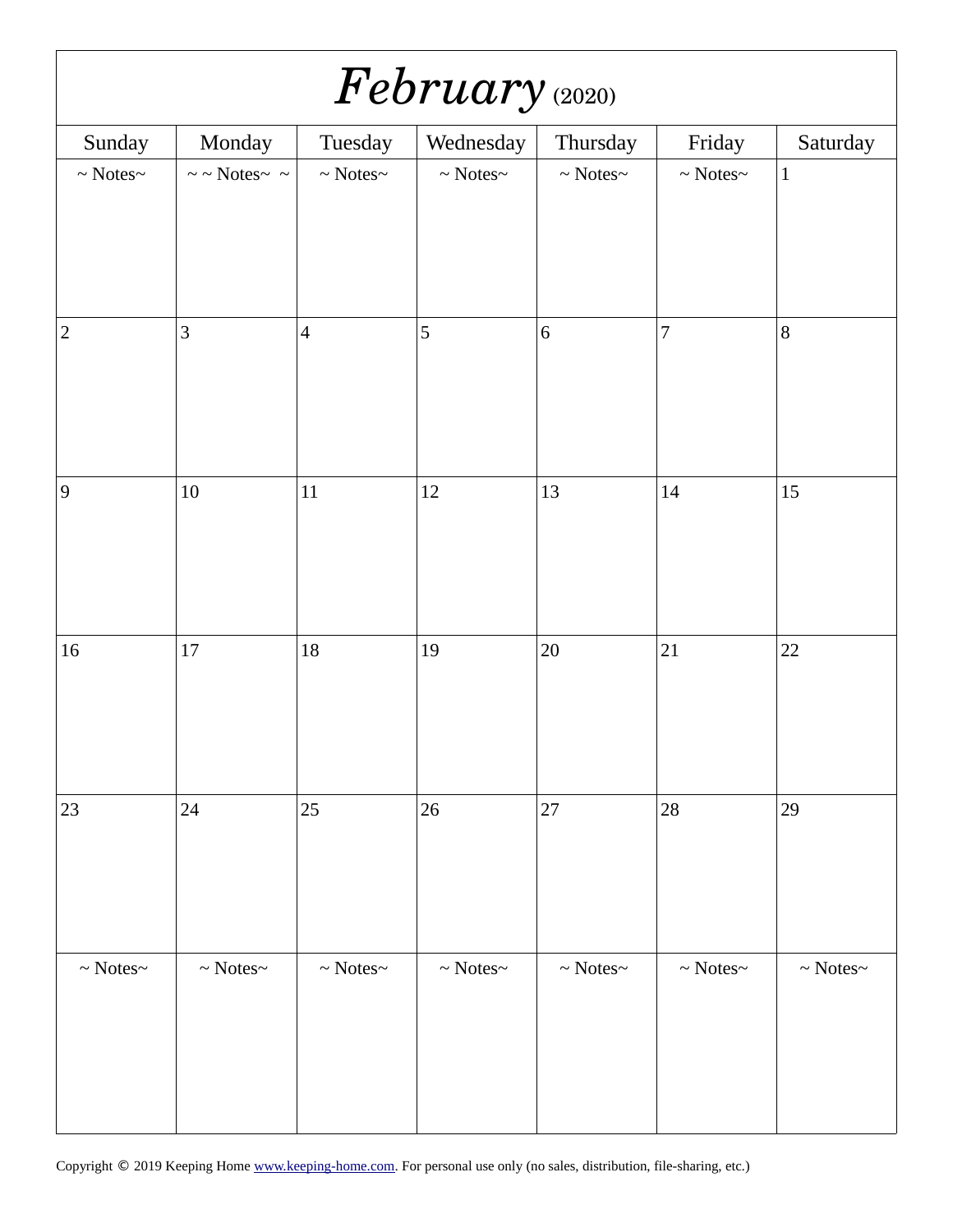| $\mathit{March}_{@0200}$ |                        |                     |                        |                        |                     |                        |  |  |
|--------------------------|------------------------|---------------------|------------------------|------------------------|---------------------|------------------------|--|--|
| Sunday                   | Monday                 | Tuesday             | Wednesday              | Thursday               | Friday              | Saturday               |  |  |
| $\sim$ Notes<br>$\sim$   | $\sim$ Notes<br>$\sim$ | $\sim$ Notes $\sim$ | $\sim$ Notes $\sim$    | $\sim$ Notes $\sim$    | $\sim$ Notes $\sim$ | $\sim$ Notes<br>$\sim$ |  |  |
|                          |                        |                     |                        |                        |                     |                        |  |  |
| $\mathbf{1}$             | $\overline{2}$         | 3                   | $\overline{4}$         | 5                      | $\,6\,$             | $\overline{7}$         |  |  |
| $\, 8$                   | $\overline{9}$         | $10\,$              | $11\,$                 | $12\,$                 | 13                  | 14                     |  |  |
| 15                       | 16                     | $17\,$              | 18                     | $19\,$                 | 20                  | 21                     |  |  |
| 22                       | 23                     | 24                  | 25                     | $26\,$                 | 27                  | $28\,$                 |  |  |
| 29                       | $30\,$                 | 31                  | $\sim$ Notes<br>$\sim$ | $\sim$ Notes<br>$\sim$ | $\sim$ Notes $\sim$ | $\sim$ Notes<br>$\sim$ |  |  |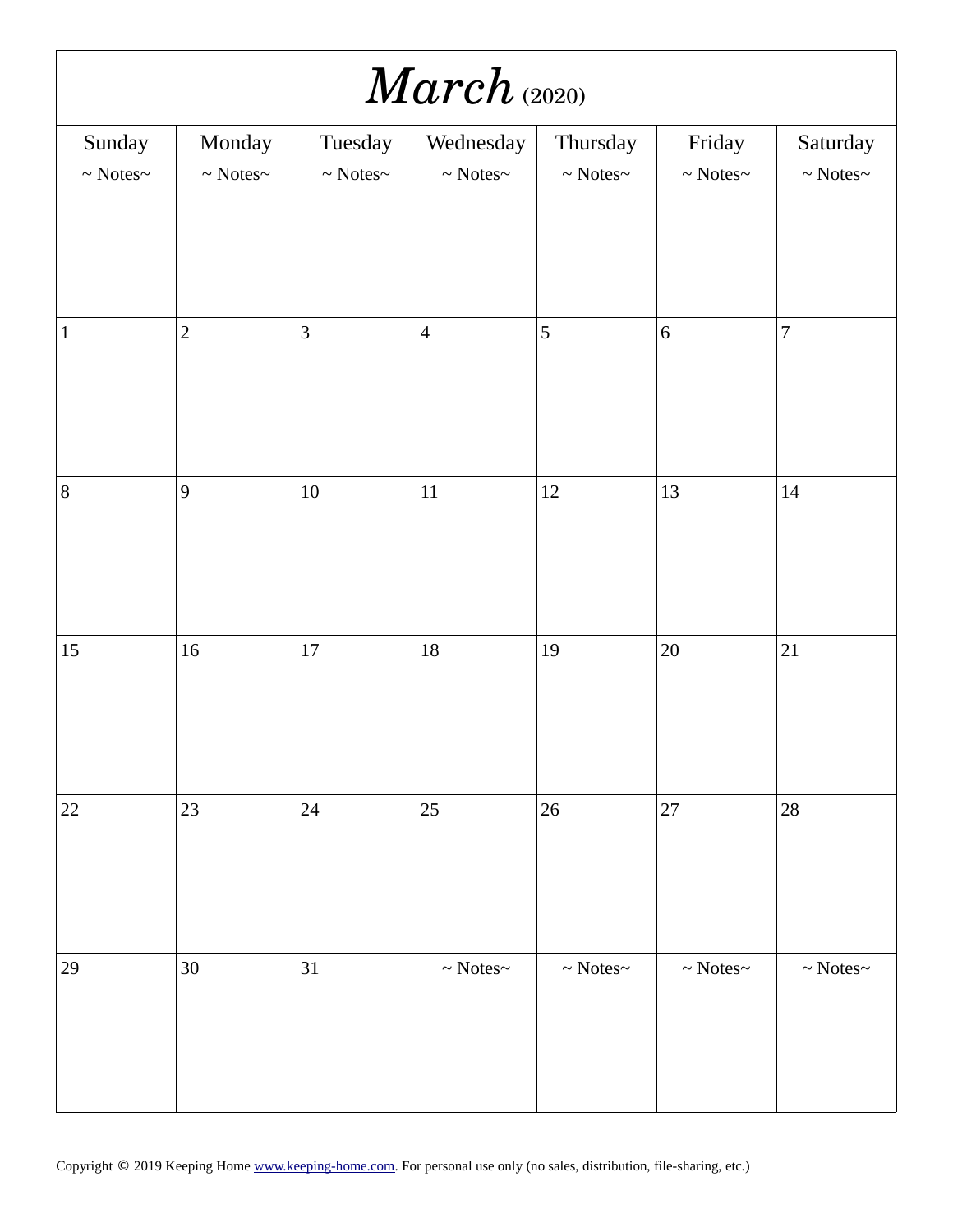| $April$ (2020)         |                        |                        |                        |                        |                        |                     |  |  |
|------------------------|------------------------|------------------------|------------------------|------------------------|------------------------|---------------------|--|--|
| Sunday                 | Monday                 | Tuesday                | Wednesday              | Thursday               | Friday                 | Saturday            |  |  |
| $\sim$ Notes<br>$\sim$ | $\sim$ Notes<br>$\sim$ | $\sim$ Notes $\sim$    | $\mathbf{1}$           | $\overline{2}$         | $\overline{3}$         | $\overline{4}$      |  |  |
|                        |                        |                        |                        |                        |                        |                     |  |  |
| 5                      | $6\,$                  | $\overline{7}$         | $\, 8$                 | 9                      | $10\,$                 | $11\,$              |  |  |
| $12\,$                 | 13                     | 14                     | 15                     | 16                     | $17\,$                 | $18\,$              |  |  |
| $19\,$                 | 20                     | 21                     | 22                     | 23                     | 24                     | 25                  |  |  |
| 26                     | 27                     | 28                     | 29                     | $30\,$                 | $\sim$ Notes<br>$\sim$ | $\sim$ Notes $\sim$ |  |  |
| $\sim$ Notes<br>$\sim$ | $\sim$ Notes<br>$\sim$ | $\sim$ Notes<br>$\sim$ | $\sim$ Notes<br>$\sim$ | $\sim$ Notes<br>$\sim$ | $\sim$ Notes<br>$\sim$ | $\sim$ Notes $\sim$ |  |  |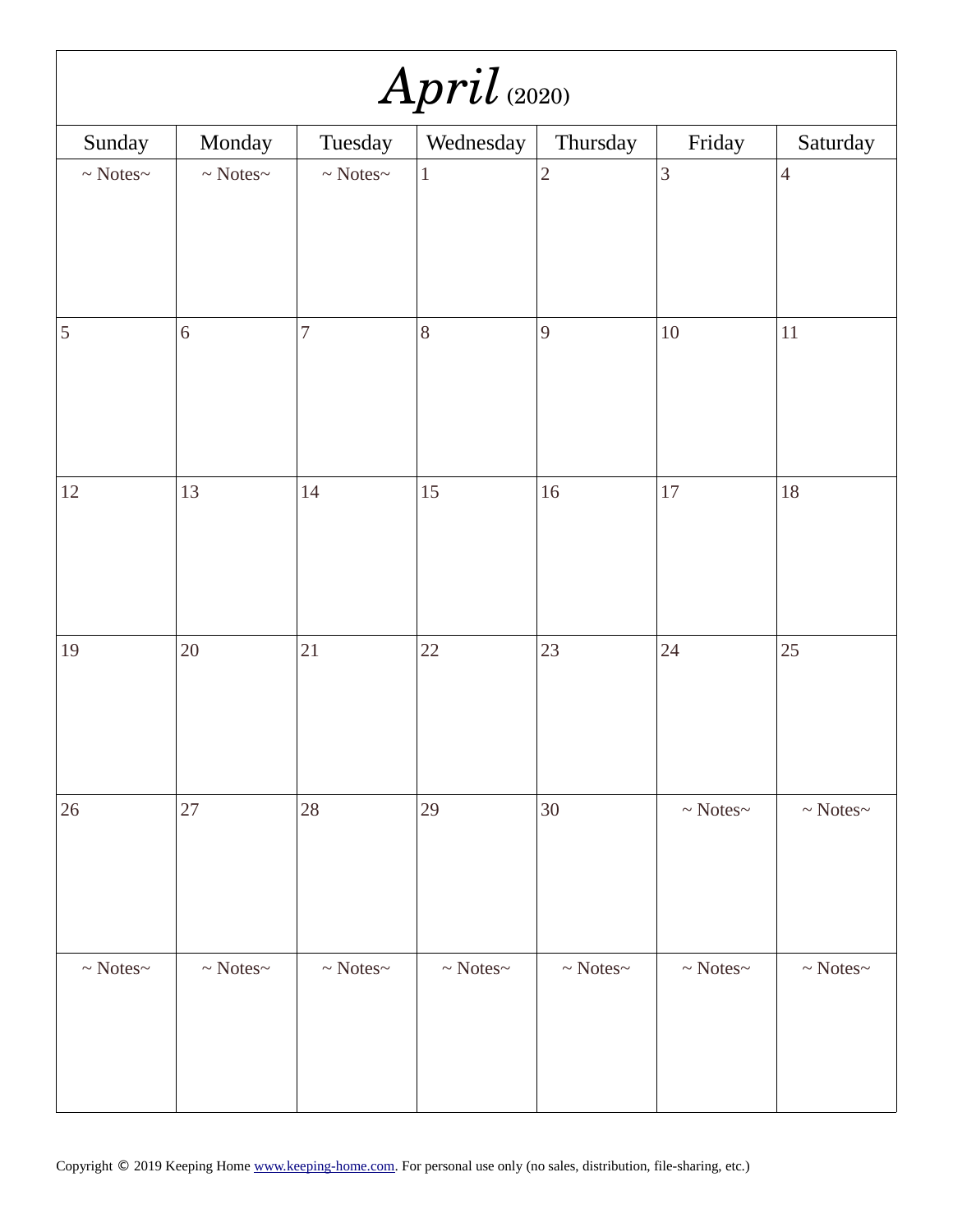|                     | $May$ (2020)           |                        |                        |                        |                     |                        |  |  |  |
|---------------------|------------------------|------------------------|------------------------|------------------------|---------------------|------------------------|--|--|--|
| Sunday              | Monday                 | Tuesday                | Wednesday              | Thursday               | Friday              | Saturday               |  |  |  |
| $\sim$ Notes $\sim$ | $\sim$ Notes<br>$\sim$ | $\sim$ Notes<br>$\sim$ | $\sim$ Notes $\sim$    | $\sim$ Notes<br>$\sim$ | $\mathbf 1$         | $\overline{2}$         |  |  |  |
| $\mathbf{3}$        | $\overline{4}$         | 5                      | $\,6\,$                | $\overline{7}$         | $\, 8$              | $\overline{9}$         |  |  |  |
| $10\,$              | $11\,$                 | 12                     | 13                     | 14                     | 15                  | 16                     |  |  |  |
| $17\,$              | $18\,$                 | 19                     | $20\,$                 | 21                     | 22                  | 23                     |  |  |  |
| 24                  | 25                     | $26\,$                 | $27\,$                 | 28                     | 29                  | $30\,$                 |  |  |  |
| 31                  | $\sim$ Notes<br>$\sim$ | $\sim$ Notes<br>$\sim$ | $\sim$ Notes<br>$\sim$ | $\sim$ Notes<br>$\sim$ | $\sim$ Notes $\sim$ | $\sim$ Notes<br>$\sim$ |  |  |  |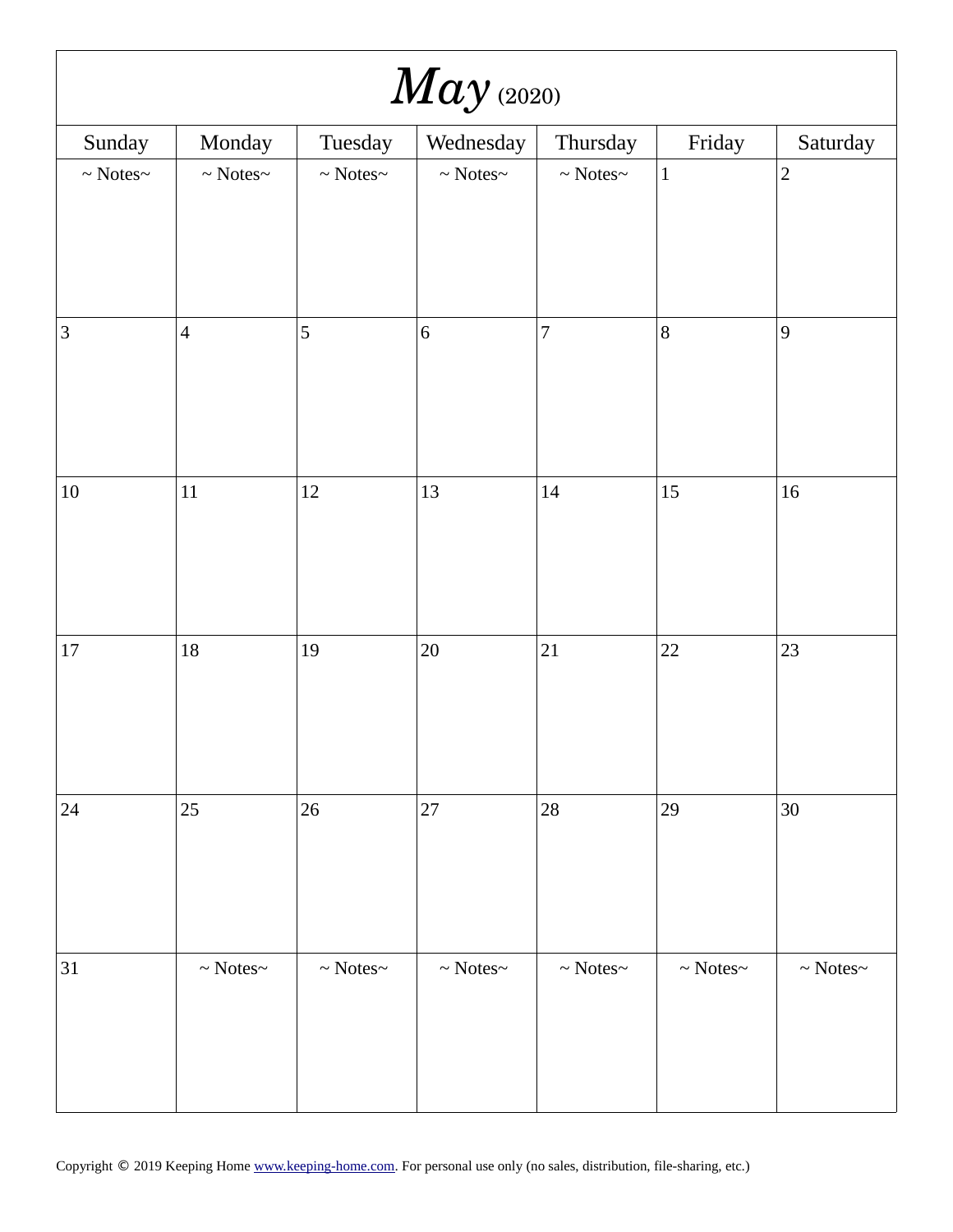| $June$ (2020)          |                        |                     |                        |                        |                     |                        |  |  |
|------------------------|------------------------|---------------------|------------------------|------------------------|---------------------|------------------------|--|--|
| Sunday                 | Monday                 | Tuesday             | Wednesday              | Thursday               | Friday              | Saturday               |  |  |
| $\sim$ Notes<br>$\sim$ | $\sim$ Notes<br>$\sim$ | $\sim$ Notes $\sim$ | $\sim$ Notes<br>$\sim$ | $\sim$ Notes<br>$\sim$ | $\sim$ Notes $\sim$ | $\sim$ Notes<br>$\sim$ |  |  |
|                        |                        |                     |                        |                        |                     |                        |  |  |
| $\sim$ Notes<br>$\sim$ | $\mathbf 1$            | $\overline{2}$      | 3                      | $\overline{4}$         | 5                   | $\,6\,$                |  |  |
| $\overline{7}$         | $\, 8$                 | 9                   | $10\,$                 | $11\,$                 | $12\,$              | 13                     |  |  |
| $14\,$                 | 15                     | $16\,$              | $17\,$                 | $18\,$                 | 19                  | $20\,$                 |  |  |
| 21                     | 22                     | 23                  | 24                     | 25                     | 26                  | 27                     |  |  |
| 28                     | 29                     | $30\,$              | $\sim$ Notes<br>$\sim$ | $\sim$ Notes<br>$\sim$ | $\sim$ Notes $\sim$ | $\sim$ Notes<br>$\sim$ |  |  |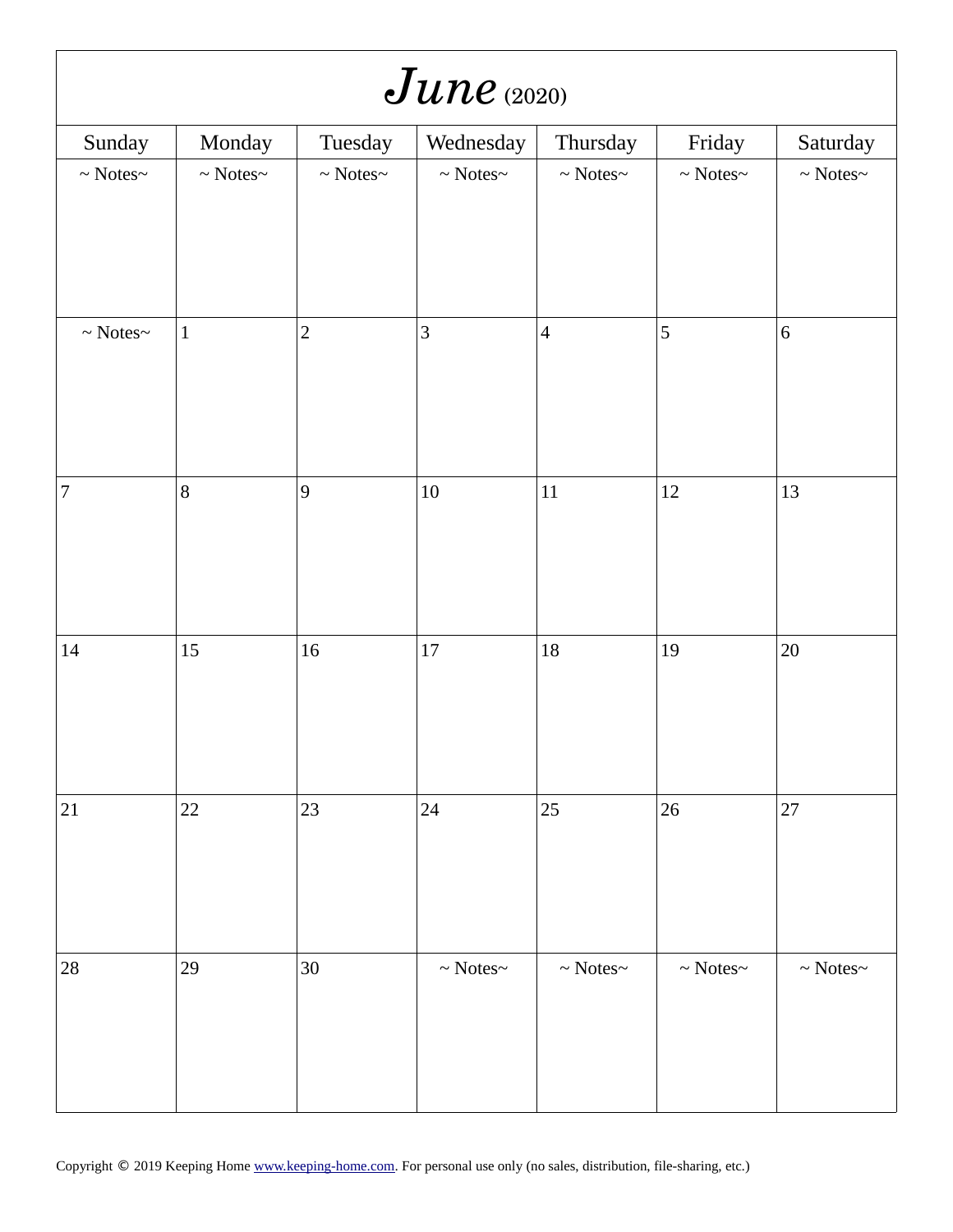| $July$ (2020)          |                        |                        |                        |                        |                        |                        |  |  |
|------------------------|------------------------|------------------------|------------------------|------------------------|------------------------|------------------------|--|--|
| Sunday                 | Monday                 | Tuesday                | Wednesday              | Thursday               | Friday                 | Saturday               |  |  |
| $\sim$ Notes<br>$\sim$ | $\sim$ Notes<br>$\sim$ | $\sim$ Notes<br>$\sim$ | $\mathbf 1$            | $\overline{2}$         | 3                      | $\overline{4}$         |  |  |
|                        |                        |                        |                        |                        |                        |                        |  |  |
| 5                      | $\,6\,$                | $\overline{7}$         | 8                      | 9                      | $10\,$                 | $11\,$                 |  |  |
| $12\,$                 | 13                     | $14\,$                 | 15                     | 16                     | $17\,$                 | 18                     |  |  |
| $19\,$                 | 20                     | 21                     | 22                     | 23                     | 24                     | 25                     |  |  |
| 26                     | $27\,$                 | $28\,$                 | 29                     | $30\,$                 | 31                     | $\sim$ Notes<br>$\sim$ |  |  |
| $\sim$ Notes<br>$\sim$ | $\sim$ Notes<br>$\sim$ | $\sim$ Notes<br>$\sim$ | $\sim$ Notes<br>$\sim$ | $\sim$ Notes<br>$\sim$ | $\sim$ Notes<br>$\sim$ | $\sim$ Notes<br>$\sim$ |  |  |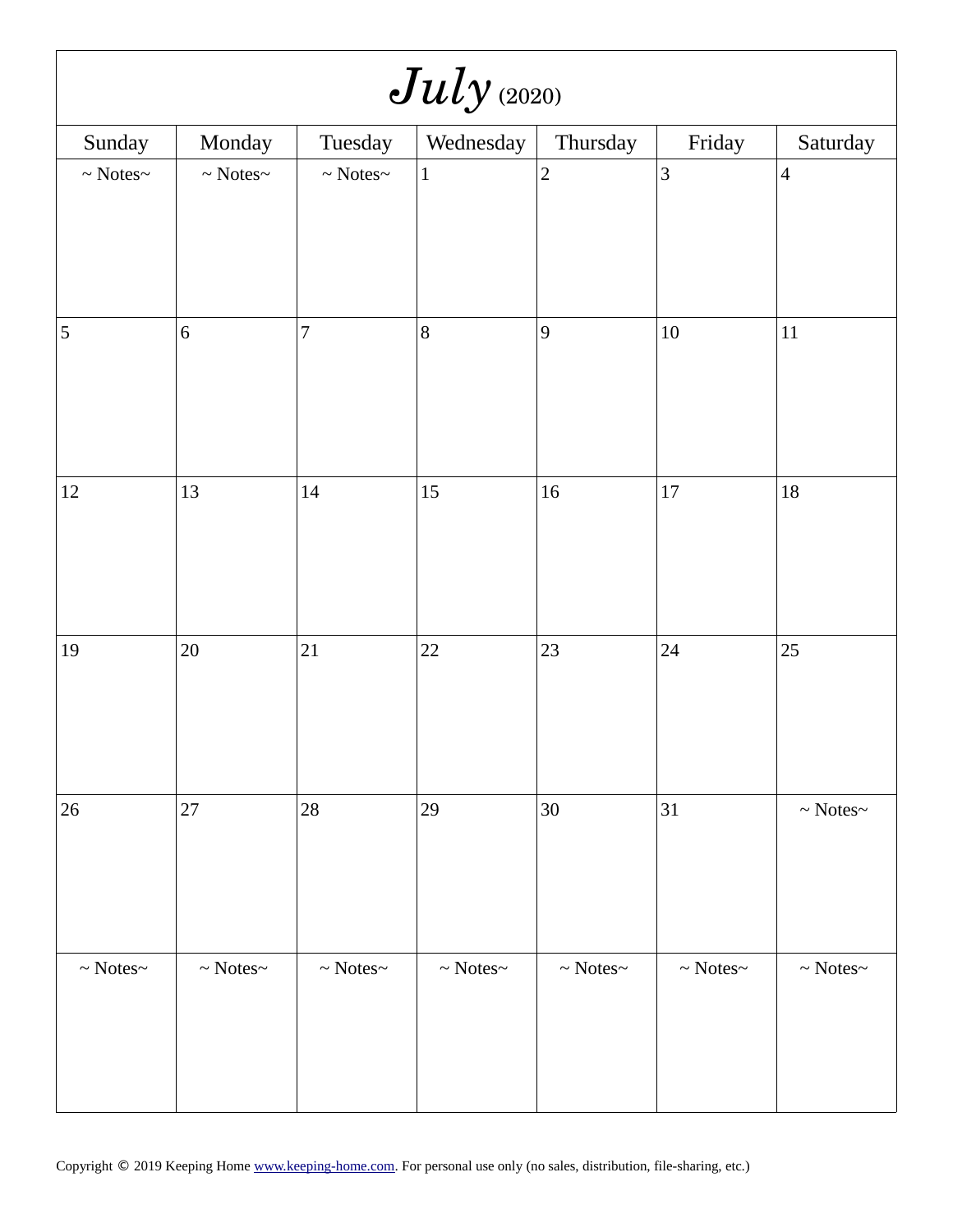| $August$ (2020)        |                        |                        |                        |                        |                        |                        |  |  |
|------------------------|------------------------|------------------------|------------------------|------------------------|------------------------|------------------------|--|--|
| Sunday                 | Monday                 | Tuesday                | Wednesday              | Thursday               | Friday                 | Saturday               |  |  |
| $\sim$ Notes<br>$\sim$ | $\sim$ Notes<br>$\sim$ |                        |                        |                        |                        | $\mathbf 1$            |  |  |
| $\overline{2}$         | $\mathbf{3}$           | $\overline{4}$         | 5                      | $\,6\,$                | $\boldsymbol{7}$       | $\bf{8}$               |  |  |
| $\boldsymbol{9}$       | $10\,$                 | $11\,$                 | 12                     | 13                     | $14\,$                 | 15                     |  |  |
| $16\,$                 | $17\,$                 | $18\,$                 | 19                     | $20\,$                 | 21                     | 22                     |  |  |
| 23                     | 24                     | 25                     | 26                     | 27                     | $28\,$                 | 29                     |  |  |
| $30\,$                 | 31                     | $\sim$ Notes<br>$\sim$ | $\sim$ Notes<br>$\sim$ | $\sim$ Notes<br>$\sim$ | $\sim$ Notes<br>$\sim$ | $\sim$ Notes<br>$\sim$ |  |  |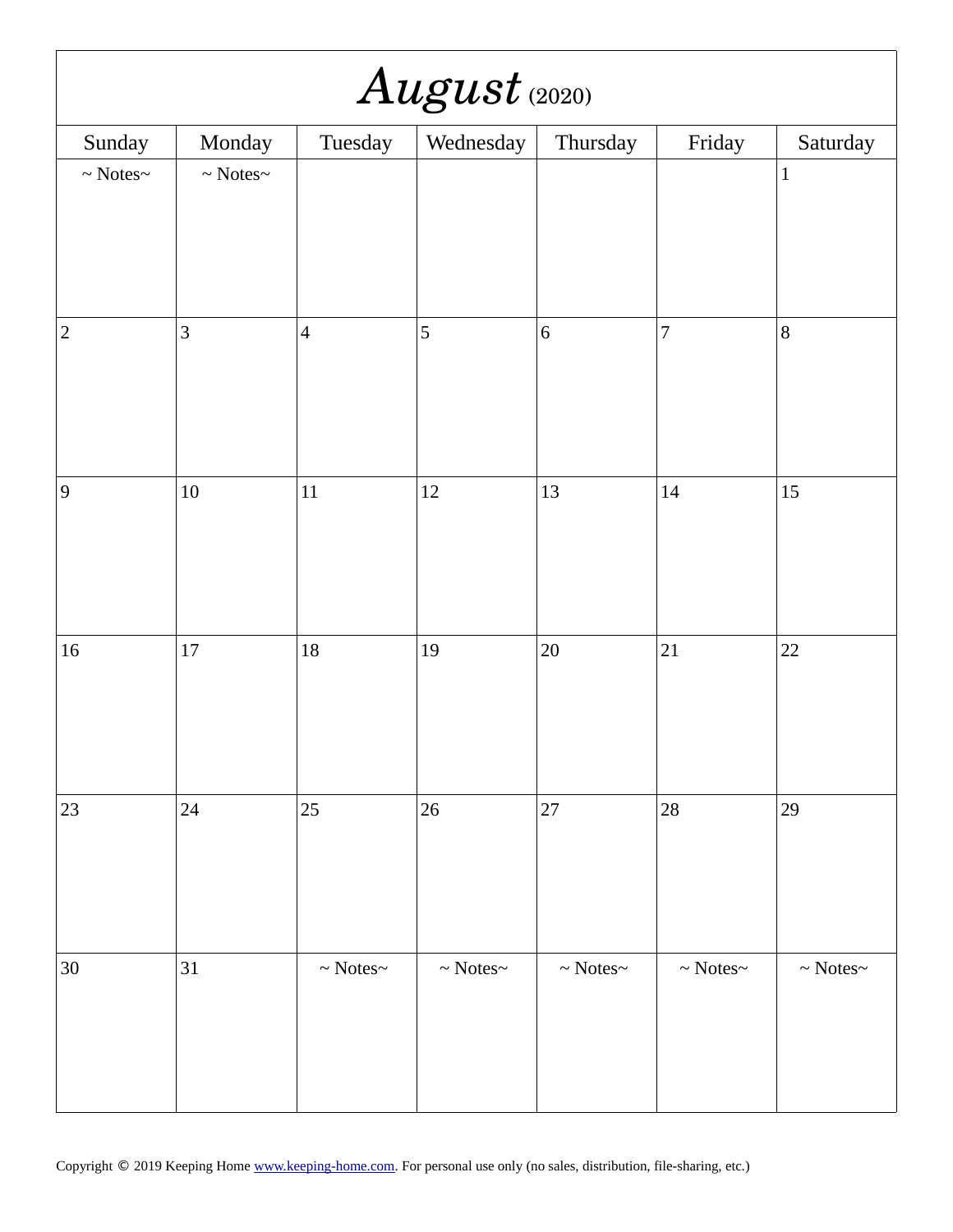| September (2020)       |                        |                        |                        |                        |                        |                     |  |  |
|------------------------|------------------------|------------------------|------------------------|------------------------|------------------------|---------------------|--|--|
| Sunday                 | Monday                 | Tuesday                | Wednesday              | Thursday               | Friday                 | Saturday            |  |  |
| $\sim$ Notes<br>$\sim$ | $\sim$ Notes<br>$\sim$ | $\mathbf{1}$           | $\overline{2}$         | 3                      | $\overline{4}$         | 5                   |  |  |
| $\,6\,$                | $\overline{7}$         | $\, 8$                 | $\boldsymbol{9}$       | $10\,$                 | $11\,$                 | 12                  |  |  |
| 13                     | 14                     | 15                     | 16                     | $17\,$                 | 18                     | 19                  |  |  |
| $20\,$                 | 21                     | 22                     | 23                     | 24                     | 25                     | 26                  |  |  |
| 27                     | 28                     | 29                     | 30                     | $\sim$ Notes<br>$\sim$ | $\sim$ Notes<br>$\sim$ | $\sim$ Notes $\sim$ |  |  |
| $\sim$ Notes<br>$\sim$ | $\sim$ Notes<br>$\sim$ | $\sim$ Notes<br>$\sim$ | $\sim$ Notes<br>$\sim$ | $\sim$ Notes<br>$\sim$ | $\sim$ Notes $\sim$    | $\sim$ Notes $\sim$ |  |  |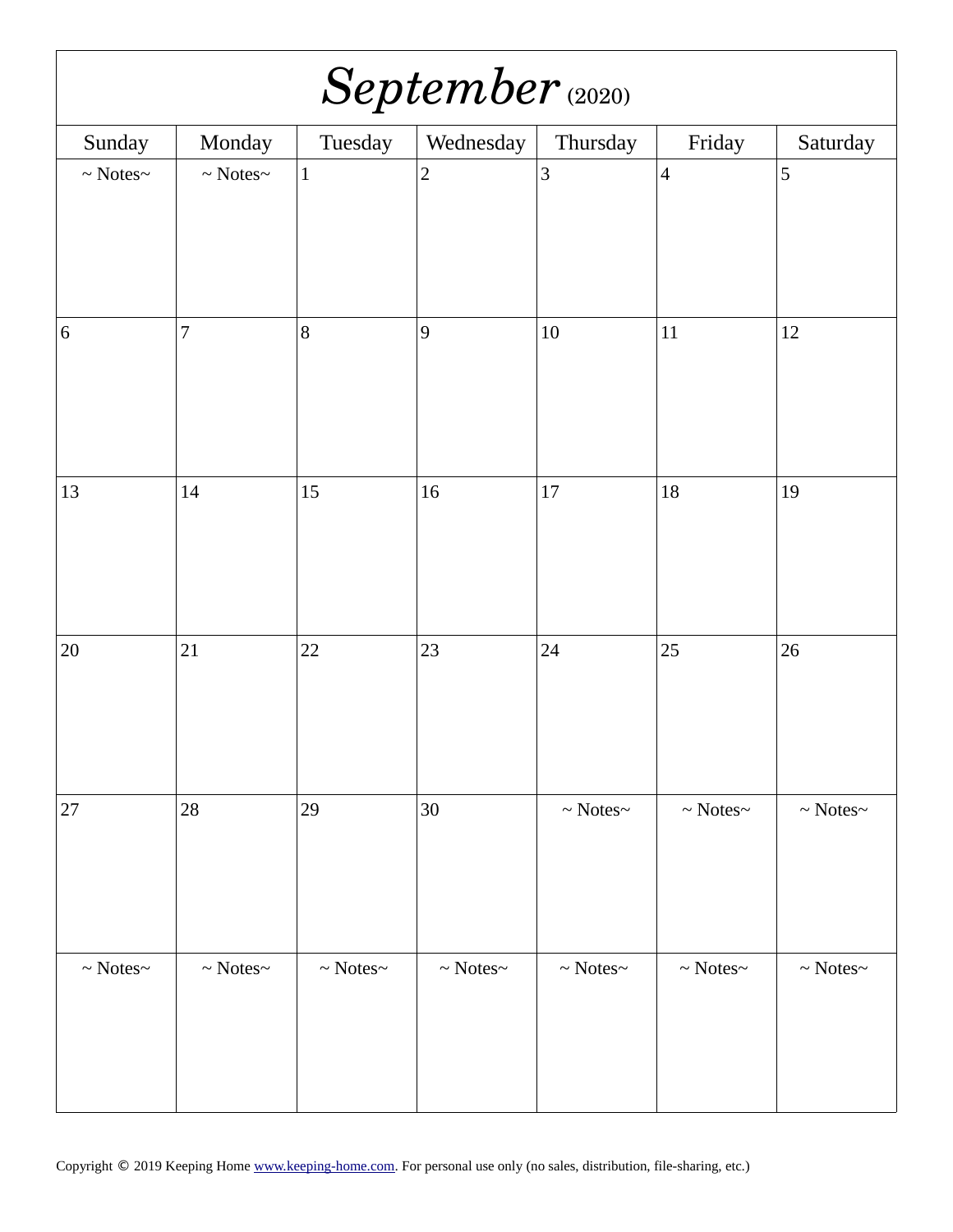| October (2020)         |                        |                        |                        |                        |                        |                        |  |  |
|------------------------|------------------------|------------------------|------------------------|------------------------|------------------------|------------------------|--|--|
| Sunday                 | Monday                 | Tuesday                | Wednesday              | Thursday               | Friday                 | Saturday               |  |  |
| $\sim$ Notes<br>$\sim$ | $\sim$ Notes<br>$\sim$ | $\sim$ Notes<br>$\sim$ | $\sim$ Notes<br>$\sim$ | $\mathbf 1$            | $\overline{2}$         | $\mathbf{3}$           |  |  |
| $\overline{4}$         | 5                      | $\,6\,$                | $\overline{7}$         | $\, 8$                 | $\boldsymbol{9}$       | $10\,$                 |  |  |
| $11\,$                 | $12\,$                 | 13                     | 14                     | 15                     | 16                     | $17\,$                 |  |  |
| $18\,$                 | 19                     | $20\,$                 | 21                     | 22                     | 23                     | 24                     |  |  |
| 25                     | 26                     | 27                     | 28                     | 29                     | $30\,$                 | 31                     |  |  |
| $\sim$ Notes<br>$\sim$ | $\sim$ Notes<br>$\sim$ | $\sim$ Notes $\sim$    | $\sim$ Notes<br>$\sim$ | $\sim$ Notes<br>$\sim$ | $\sim$ Notes<br>$\sim$ | $\sim$ Notes<br>$\sim$ |  |  |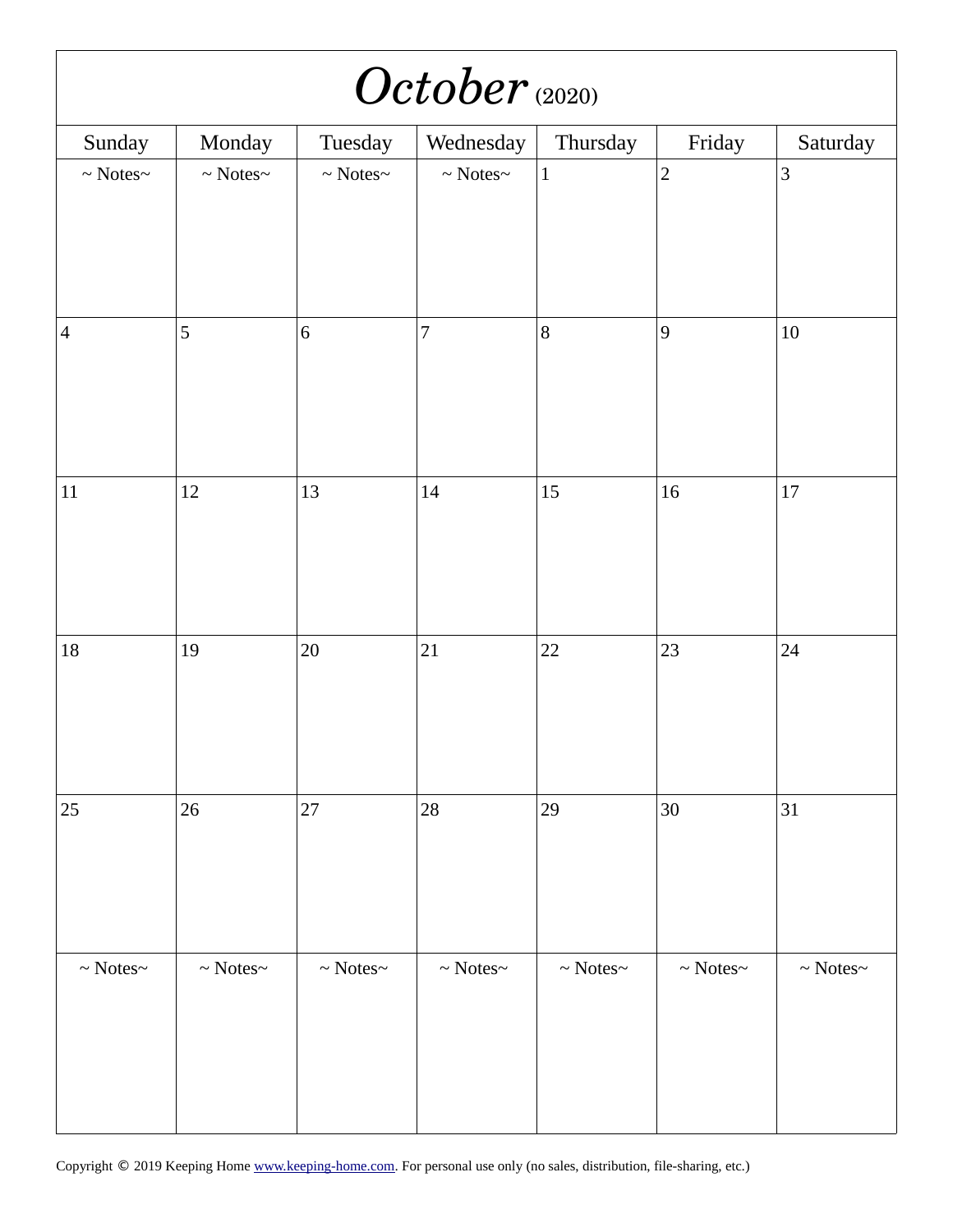| $November_{(2020)}$    |                     |                     |                     |                        |                     |                        |  |  |
|------------------------|---------------------|---------------------|---------------------|------------------------|---------------------|------------------------|--|--|
| Sunday                 | Monday              | Tuesday             | Wednesday           | Thursday               | Friday              | Saturday               |  |  |
| $\sim$ Notes<br>$\sim$ | $\sim$ Notes $\sim$ | $\sim$ Notes $\sim$ | $\sim$ Notes $\sim$ | $\sim$ Notes $\sim$    | $\sim$ Notes $\sim$ | $\sim$ Notes<br>$\sim$ |  |  |
|                        |                     |                     |                     |                        |                     |                        |  |  |
| $\mathbf{1}$           | $\overline{2}$      | $\mathbf{3}$        | $\overline{4}$      | 5                      | $\,6\,$             | $\overline{7}$         |  |  |
| $\, 8$                 | $\overline{9}$      | $10\,$              | $11\,$              | 12                     | 13                  | 14                     |  |  |
| $15\,$                 | $16\,$              | $17\,$              | $18\,$              | 19                     | $20\,$              | 21                     |  |  |
| 22                     | 23                  | 24                  | 25                  | $26\,$                 | $27\,$              | 28                     |  |  |
| 29                     | $30\,$              | $\sim$ Notes $\sim$ | $\sim$ Notes $\sim$ | $\sim$ Notes<br>$\sim$ | $\sim$ Notes $\sim$ | $\sim$ Notes $\sim$    |  |  |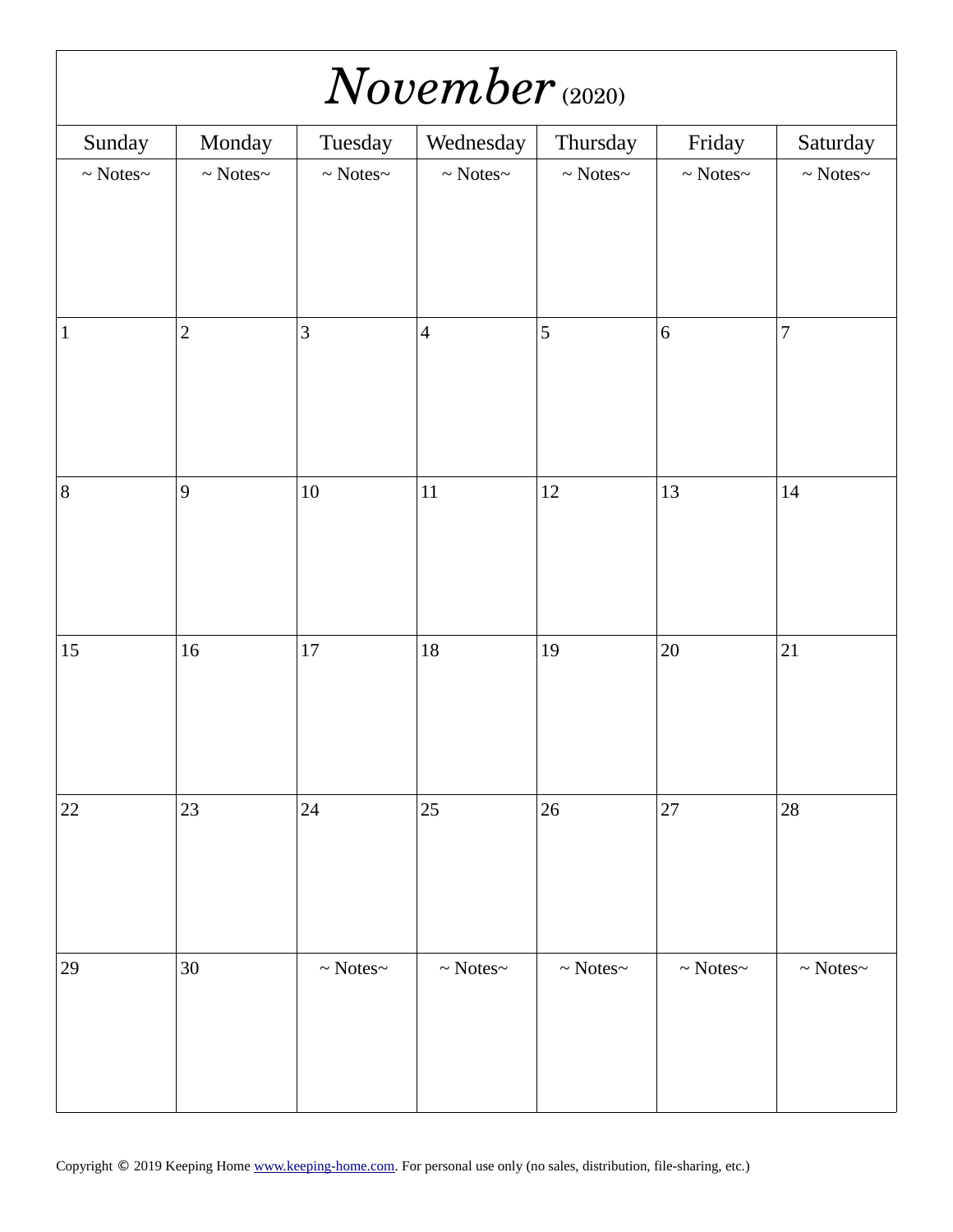| $December$ <sub>(2020)</sub> |                        |                        |                        |                        |                        |                        |  |  |
|------------------------------|------------------------|------------------------|------------------------|------------------------|------------------------|------------------------|--|--|
| Sunday                       | Monday                 | Tuesday                | Wednesday              | Thursday               | Friday                 | Saturday               |  |  |
| $\sim$ Notes<br>$\sim$       | $\sim$ Notes<br>$\sim$ | $\mathbf 1$            | $\overline{2}$         | $\overline{3}$         | $\overline{4}$         | 5                      |  |  |
| $\,6\,$                      | $\overline{7}$         | $\, 8$                 | $\overline{9}$         | $10\,$                 | $11\,$                 | 12                     |  |  |
| 13                           | 14                     | 15                     | 16                     | 17                     | $18\,$                 | 19                     |  |  |
| $20\,$                       | 21                     | 22                     | 23                     | 24                     | 25                     | 26                     |  |  |
| 27                           | 28                     | 29                     | $30\,$                 | $31\,$                 | $\sim$ Notes<br>$\sim$ | $\sim$ Notes<br>$\sim$ |  |  |
| $\sim$ Notes<br>$\sim$       | $\sim$ Notes<br>$\sim$ | $\sim$ Notes<br>$\sim$ | $\sim$ Notes<br>$\sim$ | $\sim$ Notes<br>$\sim$ | $\sim$ Notes<br>$\sim$ | $\sim$ Notes<br>$\sim$ |  |  |